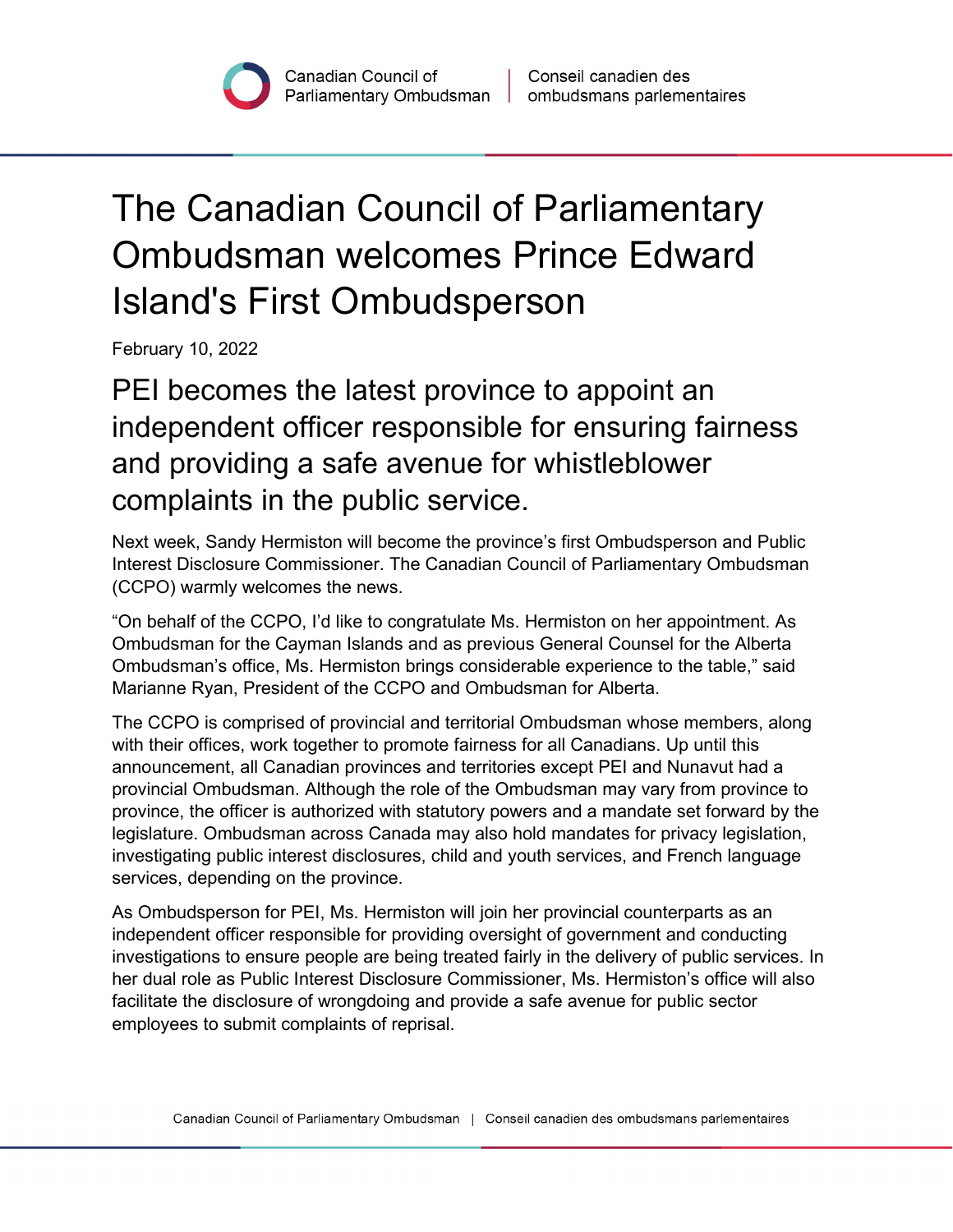Ms. Hermiston is looking forward to the promise of a new island and new office focused on fair treatment.

"Parliamentary Ombudsman offices have played an increasingly important role in ensuring standards of fairness in government translates through to Canadians accessing public services," said Ms. Hermiston, "I'm looking forward to being of service in PEI, to support collaborative resolution of complaints and to instill public confidence in the administration of government."

Since 2017, Ms. Hermiston worked as the first-ever Ombudsman for the government of the Cayman Islands, overseeing the handling of maladministration complaints, complaints of police conduct, whistleblower disclosures freedom of information appeals, and data protection matters. Previously, as General Counsel for the Alberta Ombudsman, she also assisted in opening the province's first Public Interest Commissioner's office in 2013.

As PEI Ombudsperson, Ms. Hermiston will take office on February 14, 2022.

## **Backgrounder**

While individual mandates differ, all Ombuds value independence, rule of law, inclusion, and open government. Most parliamentary Ombudsman, including PEI, have the authority to open an investigation on their own initiative. Many Ombuds use this to correct unfairness in the case issues of a systemic nature have been come to light.

On November 5, 2021, the PEI Legislative Assembly unanimously approved the appointment of Sandy Hermiston as its first parliamentary Ombudsperson. Ms. Hermiston worked as General Counsel for the Alberta Ombudsman's office for three years before becoming the first Ombudsman for the Cayman Islands in 2017.

Marianne Ryan is Alberta's ninth Ombudsman and second Public Interest Commissioner. She has served as president of the CCPO since June 2021.

More about Ms. Hermiston can be found on the Alberta Ombudsman's website: https://www.ombudsman.ab.ca/alberta-to-the-cayman-islands-answering-the-callfor-administrative-fairness/

More about the PEI Legislature's announcement: [https://www.assembly.pe.ca/legislative-assembly-unanimously-approves](https://www.assembly.pe.ca/legislative-assembly-unanimously-approves-appointment-of-new-ombudsperson)[appointment-of-new-ombudsperson](https://www.assembly.pe.ca/legislative-assembly-unanimously-approves-appointment-of-new-ombudsperson)